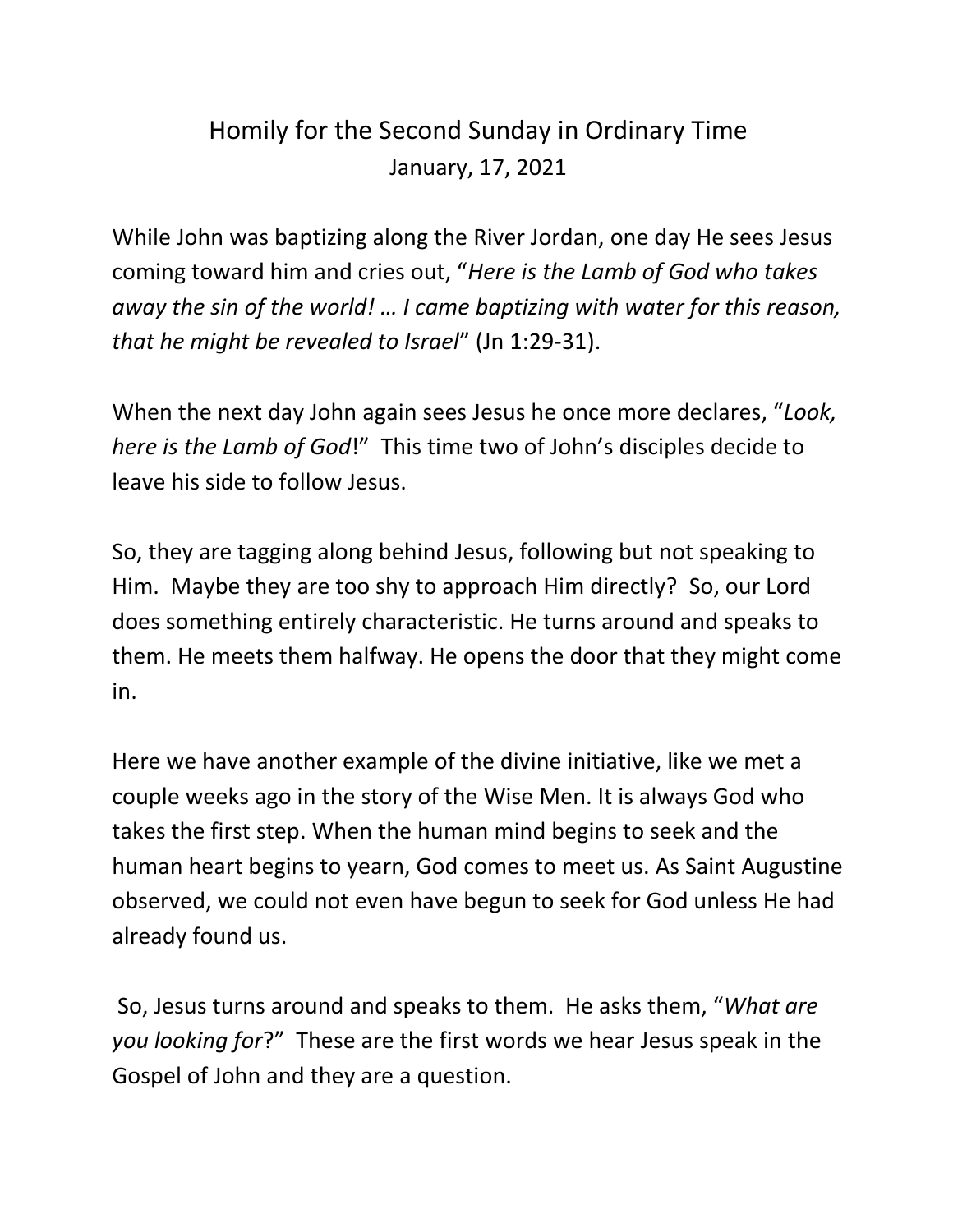But that is not as unusual as you might think. When we imagine our Lord conversing with others, we often have an image of Him preaching or teaching. We rarely think of Him as asking questions. But like any good teacher He asks questions, a lot of questions! According to one estimate, in the four Gospels Jesus asks 307 different questions!

And the question Jesus asks, "*What are you looking for*?" means a lot more than just, "Can I help you find something?" Our Lord does not ask questions because He needs to know the answer. Rather, He *uses*  questions the way Socrates used them, the way a surgeon uses a scalpel: to open up a new level of awareness in His listener.

His listeners are forced to examine themselves: their presuppositions, what they value, their motives. They are also forced to confront Who He is and what level of trust and commitment they have to Him. Jesus's questions do not seek information but *transformation*. And the onus is on the listener to decide what to do next.

You see, our Lord knew that people come to Him for a multitude of reasons – then and now. So, He wanted these two men to evaluate exactly what was motivating them to seek Him out; what they were hoping to find in Him? Because if they were going to become Jesus' disciples, they were going to have to let Him transform their hearts and minds to desire what He offers and to do His will.

Our Lord goes out to meet people today and asks the same question. What are you looking for? What is your heart's deepest longing? Are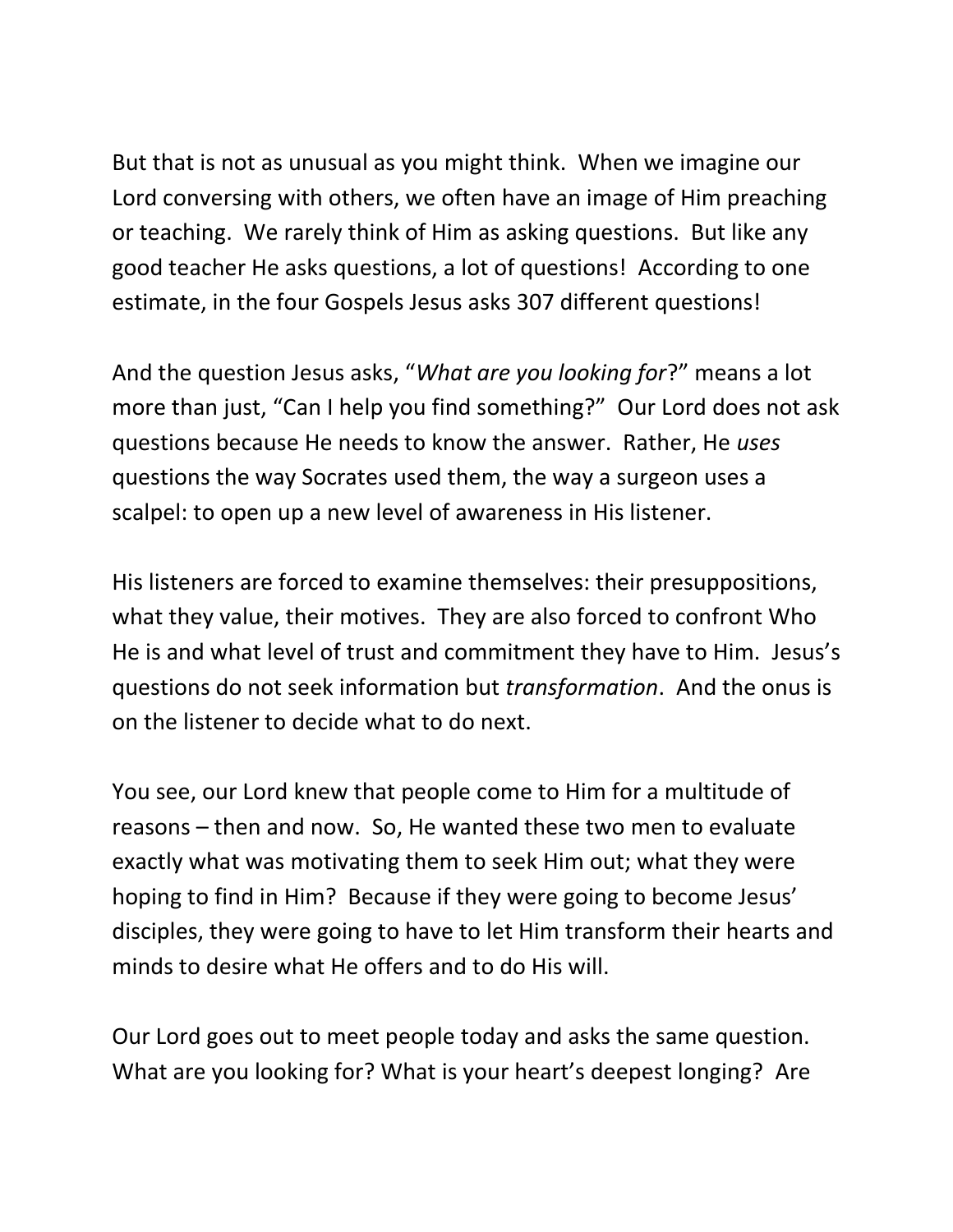you willing to become My disciple? Are you willing to allow Me to transform you so that the love with which the Father has loved Me may be in you, and I in you? (see Jn 17:26). The onus is on the seeker to decide what to do next.

Now, instead of answering Jesus' question, Andrew and his companion ask a question of their own: "*Teacher, where are you staying*?" It seems a straightforward enough request. They simply want to know where He is currently residing. But is that all it means?

In Greek, the word translated as "staying," *menō*, means much more than the English equivalent. It means to "abide" or to "continue to be present." At a deeper level they are asking Jesus where He abides, where He will continue to be present?

Their question ends up being the best response to His question. What are you looking for? I am looking for You. I am looking for where You abide, where you continue to be present in this world and in my life.

Jesus responds to their request. He tells them to "*Come and see*." Jesus is inviting them not only to come and talk with Him, but to come and *stay* with Him, to become His disciples and discover those things that He alone can open up to them.

Our Lord invites us to come and see where He abides: in the Eucharist, in His Church, in this world, in our neighbour, in ourselves. He invites us to be with Him, no matter who we are, no matter what our personal situation. "*Abide in Me as I abide in you*" (Jn 15:4).